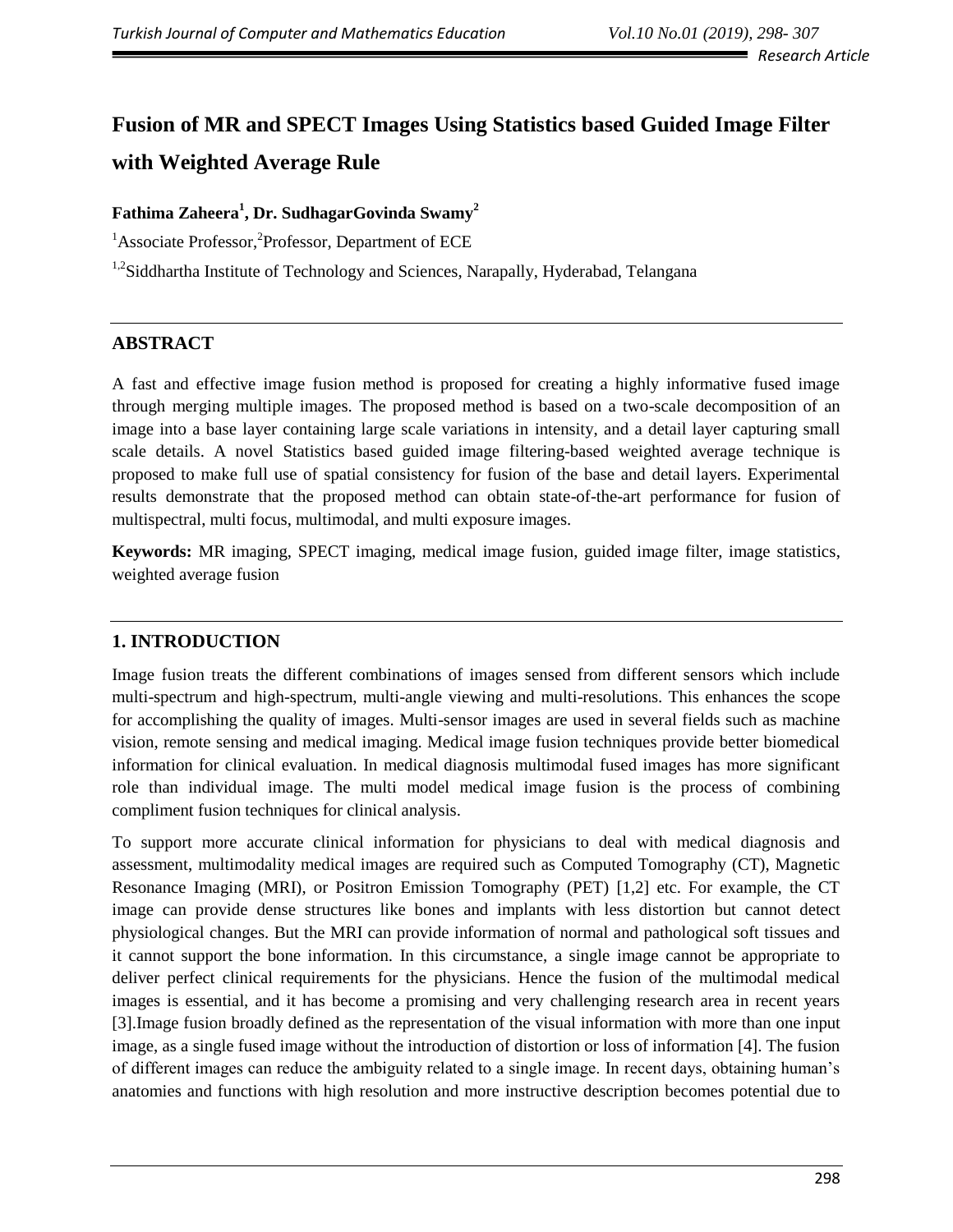advancement in the field of medical imaging technology. The encouragement for the research in the analysis of medical images has been done by such development. In addition, the development of medical images vitality in the clinical applications rendered a straight effect on this field of research [5].



Figure 1. CT and MR images (a) dataset 1 (b) dataset 2

# **2. LITERATURE SURVEY**

An efficient pixel-level image fusion8 algorithm should satisfy the following three requirements:It should preserve the necessary information from input imagery. It should not produce artifacts.It should not depend on location and orientation of the objects present in the source imagery.In this context, for the past few decades, several pixel-level image fusion algorithms have been developed for spatially register images. Pixel-level image fusion can be classified in a generic way based on the methods used, namely, nonlinear operator, optimization, artificial neural network, multiresolution decomposition, and edge preserving-based methods. In nonlinear methods, min, max, and morphological nonlinear operators are used for the purpose of fusion. Successful fusion methods based on morphological operators are discussed in [6]. Even though these methods are simple, fused image may not look good. In optimization-based approaches [7] fusion process is expressed as Bayesian optimization problem. But in general, this problem is difficult to solve. Markov random field [8] and generalized random walk [9] methods solve this problem by computing edge aligned weights. Fused image may be over smoothened because of multiple iterations. Furthermore, artificial neural networks have gained a lot of interest in imagefusion by the inspiration of biological signal fusion. Successful methods in this class are discussed in [10]. In addition to the above fusion schemes, multiresolution schemes have played a great role in image fusion. These schemes are motivated by the fact that human visual system (HVS) is sensitive to the edge information. That is, HVS can perceive even small changes in edge information. Both image pyramid and wavelet decomposition belong to multiresolution methods. These approaches require transform domain analysis. Image pyramid decomposes each given image into set of lowpass filtered images. Each filtered image represents the information of the given image in different scales [11]. Gradient pyramid (Grad) [12],Laplacian pyramid [13], ratio of low-pass pyramid (Ratio) [14], Gaussian pyramid [15],contrast pyramid, filter-subtract-decimate pyramid, and morphological pyramid [16] methods are used for the purpose of fusion.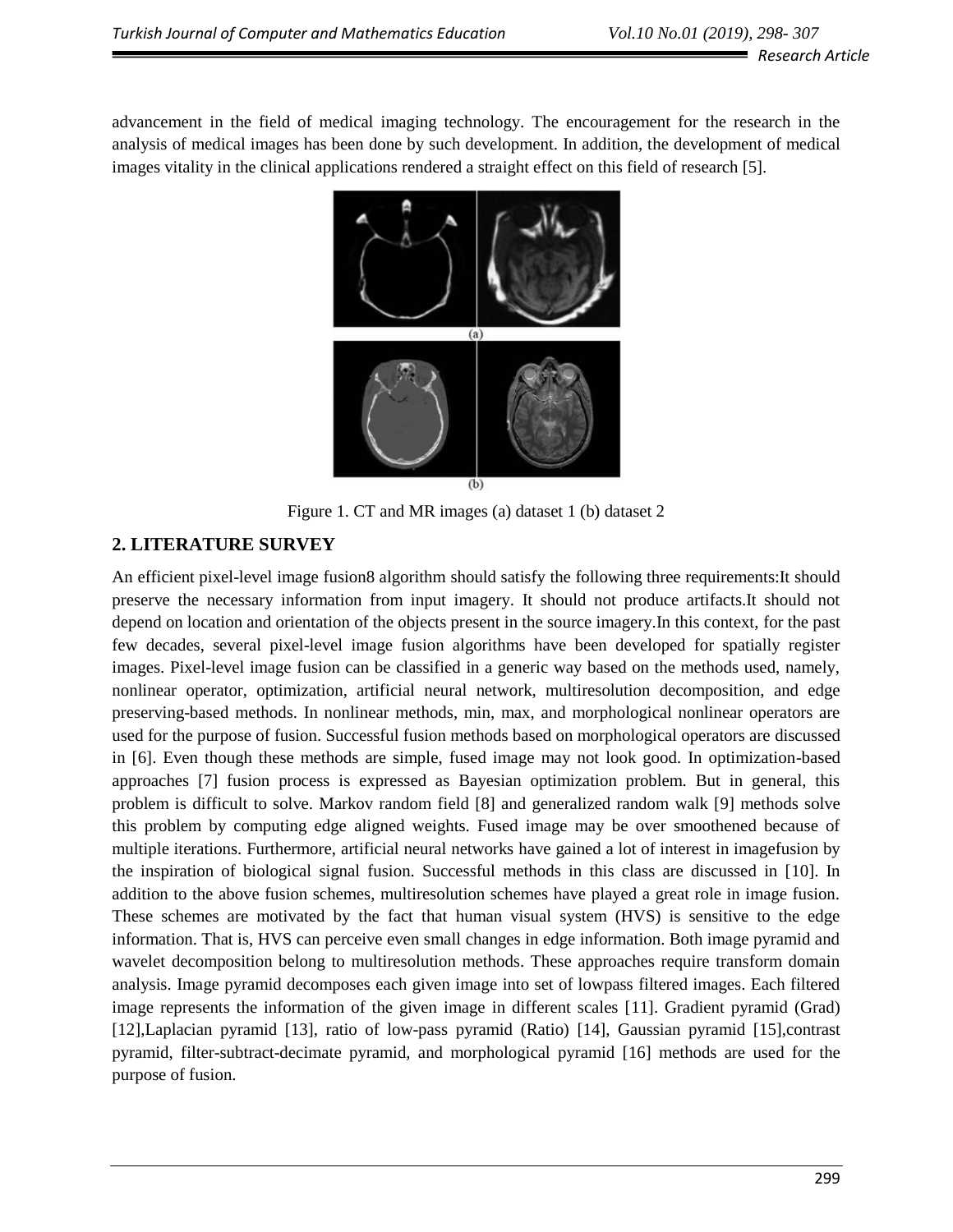# **3. PROPOSED METHOD**

#### **3.1. Statistics based guided image filter (SGIF)**

The proposed SGIF method is explained as follows:

If G is a guided image centered at a pixel  $m$  in a local square window  $w$ , then the filtered output  $\mathbb O$  at a pixel  $n$  is given by

$$
\mathbb{O}_n = a_m \mathcal{G}_n + b_m, \forall n \in w_m \tag{1}
$$

Where  $a_m$  and  $b_m$  are the linear coefficients which are constant in window  $w_m$ .



Figure 2. Proposed MR and SPECT image fusion methodology.

To determine linear coefficients, constraints have to be derived from the input image  $\mathbb{I}$ . In other way, to get noise free output, unwanted components N (like noise or texture) must be subtracted from  $\mathbb{I}$ .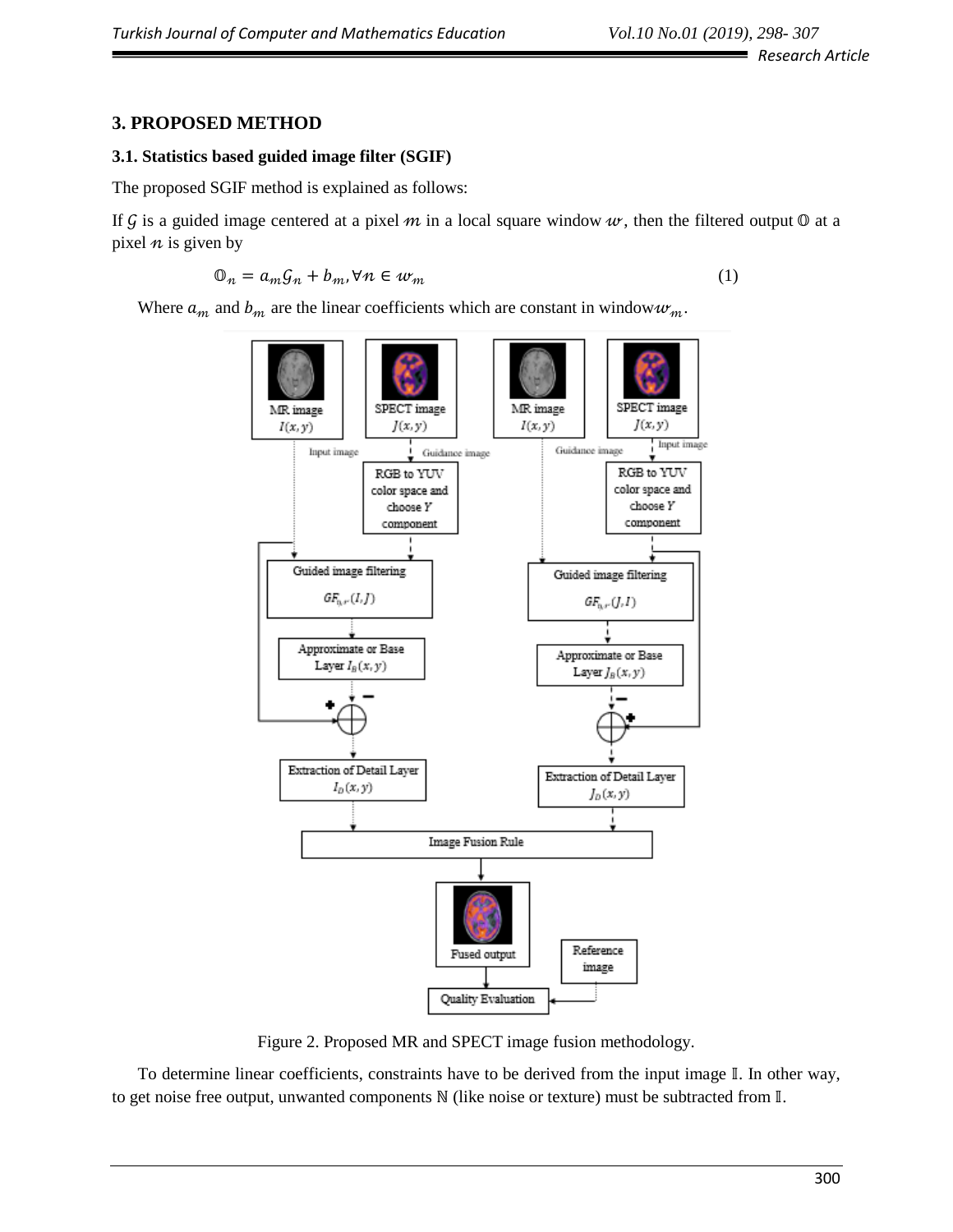*Research Article*

$$
\mathbb{O}_n = \mathbb{I}_n - \mathbb{N}_n \tag{2}
$$

The solution for this problem should minimize the difference between  $\mathbb I$  and  $\mathbb O$ . It should also maintain the relation in eq. (7). Hence,  $a_m$  and  $b_m$  are the linear coefficients that can minimize the cost function in window  $w_m$  a

$$
E(a_m, b_m) = \sum_{n \in w_m} \{ (a_m \mathcal{G}_n + b_m - \mathbb{I}_n)^2 + r a_m^2 \}
$$
 (3)

where  $\tau$  is the regulization parameter. Eq. (3) represents the linear regression model. The solution for this is directly given b

$$
a_m = \frac{\frac{1}{|w|} \sum_{n \in w_m} \mathbb{S}_n \mathbb{I}_n - \mu_m \mathbb{I}_n}{\sigma^2_m + r}
$$
(4)

$$
b_m = \bar{\mathbb{I}}_n - a_m \mu_m \tag{5}
$$

Here  $|w|$  is the number of pixels in a window  $w_m$  centered at pixel  $m$ ,  $\mu_m$  is the mean, and  $\sigma_{m}^2$  is the variance in the window  $w_m$ .  $\bar{I}_n$  is the mean of input  $I_n$  in  $w_m$  and is given by

$$
\bar{\mathbb{I}}_n = \frac{1}{w} \sum_{n \in w_m} \mathbb{I}_n \tag{6}
$$

Once linear coefficients are obtained, then output  $\mathbb{O}_n$  can be solved according to eq. (6). But different overlapping windows  $w_m$  centered at m contain pixel n in common. To resolve this problem, take average of all estimates of  $\mathbb{O}_n$ . Hence, the filtering output can be given as

$$
\mathbb{O}_n = \overline{a_m} \mathcal{G}_n + \overline{b_m} \tag{7}
$$

Where  $\overline{a_m} = \frac{1}{m}$  $\frac{1}{w} \sum_{n \in w_m} a_m$  and  $\overline{b_m} = \frac{1}{w}$  $\frac{1}{w} \sum_{n \in w_m} b_m$  are the averages of all linear coefficients. In this article, filtering output of guided image I in the guiding of G is denoted as  $SGIF_{n,r}(\mathbb{I},\mathcal{G})$ , where  $\mathfrak{y}$  is the filter size/neighborhood size and  $r$  is the degree of smoothing/regulization parameter. The behaviour of the SGIF controlled by these parameters  $\mathfrak n$  and  $\mathfrak r$ . If the guided image has a variance  $\sigma^2_m$  higher than the threshold  $r(\sigma^2_m \ge r)$ , within a window  $w_m$ , then the pixel in the center of the window remain unchanged, whereas if a pixel is in the centre of low variance window whose variance is less than, then pixel value is replaced by the average of the neighbourhood. Some major applications of GF include edge preserving smoothing, image matting, feathering HDR compression, and detail enhancement. Along with edge-preserving filtering, two properties—structure transferring and gradient preserving—make GF qualify for the purpose of image fusion.

#### **3.1.1. Structure transferring filtering**

This is one of the important properties of GF. If the guidance image is same as the input image then there is no impact on the structure of input image. However, the guided image is different from the input image then structures of the guidance image influence the input image.

#### **3.1.2. Gradient preserving filtering**

Besides edge-preserving filtering like bilateral filter, joint bilateral filters GF can also avoid gradient reversal artifacts during filtering process. Because of these qualities this filter is also used in detail enhancement. In detail enhancement, edge aware smoothing filtered output treated as base layer B for the input I. Detail layerD is computed as  $Di = I$ i - Bi. Manipulated detailed layer is combined with base layer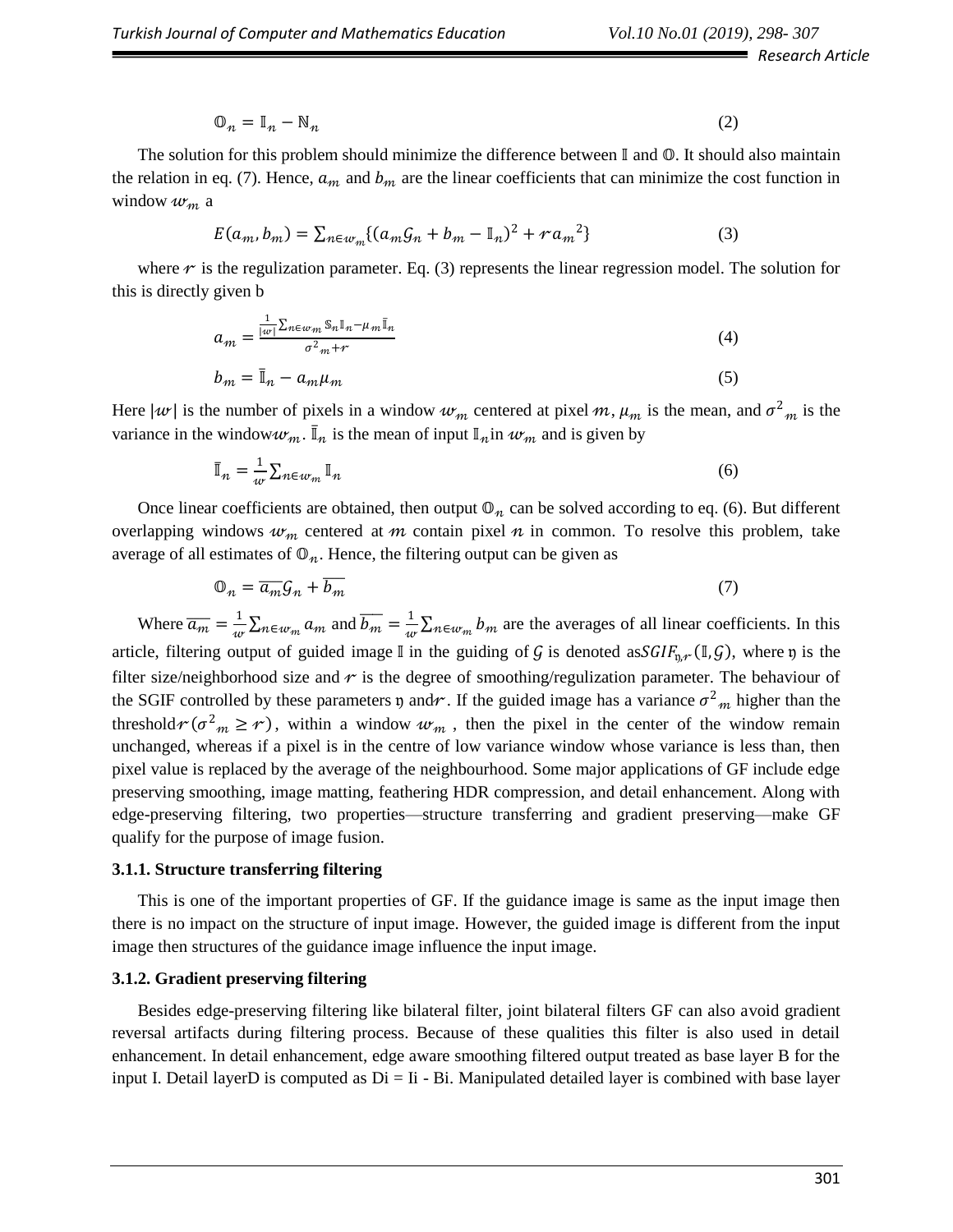to get enhanced image. Compared to bilateral filter, guided filter performs better near edges because of gradient preserving.

#### **3.2. Image Fusion Rule**

The basic idea is to find weight corresponding to a pixel in an image based on its horizontal and vertical edge strengths. In theory, to find a weight corresponding to a pixel at a location  $(m, n)$  in an image take a square window w of size  $p \times p$  around its neighbourhood. Consider  $\mathbb Q$  as a matrix and find its covariance matrix by considering row as an observation, column as a variable.

$$
cov(\mathbb{Q}) = E[(\mathbb{Q} - E[\mathbb{Q}])(\mathbb{Q} - E[\mathbb{Q}])^T]
$$
\n(8)

Calculate unbiased horizontal estimate of a covariance matrix at a pixel location  $(m, n)$  as

$$
\mathfrak{U}_{\mathcal{E}_{\mathrm{H}}}^{m,n}(\mathbb{Q}) = \frac{1}{p-1} \sum_{k=1}^{p} (\mathbb{Q}_k - \overline{\mathbb{Q}}) (\mathbb{Q}_k - \overline{\mathbb{Q}})^T
$$
\n(9)

Where  $\mathbb{Q}_k$  is the  $k^{th}$  observation of the p-dimensional variable and  $\overline{\mathbb{Q}}$  is the average of the observation. Interestingly diagonal of  $\mathfrak{U}^{m,n}_{\mathcal{E}_H}(\mathbb{Q})$  is a variance vector. Compute Eigen values  $\lambda^{\hat{\ell}}_{\mathcal{E}_H}$  of  $\mathfrak{U}^{m,n}_{\mathcal{E}_H}(\mathbb{Q})$ . As the size of matrix is  $p \times p$ , number of Eigen values can be found is p. To get horizontal edge strength  $\Theta_{\mathcal{E}_\mathrm{H}}$ , add all these Eigen values.

$$
\mathbf{e}_{\varepsilon_{\mathrm{H}}}(m,n) = \sum_{k=1}^{p} \lambda_{\varepsilon_{\mathrm{H}}}^{k}
$$
 (10)

Similarly, to take vertical edge strength into account, take every column as an observation and row as a variable. Calculate the unbiased vertical estimate  $\mathfrak{u}_{\varepsilon_v}^{m,n}$ , and then compute the Eigen values  $\lambda_{\varepsilon_v}^{\ell}$ . Add these Eigen values to get the vertical edge strength  $e_{\mathcal{E}y}$  as,

$$
e_{\mathcal{E}_{\mathcal{V}}}(m,n) = \sum_{k=1}^{p} \lambda_{\mathcal{E}_{\mathcal{V}}}^{k}
$$
 (11)

To find the weight  $W(m, n)$  of a pixel at location  $(m, n)$ , take a sum of  $e_{\mathcal{E}_H}(m, n)$  and  $e_{\mathcal{E}_V}(m, n)$ 

$$
W(m,n) = e_{\mathcal{E}_H}(m,n) + e_{\mathcal{E}_V}(m,n)
$$
\n(12)

#### **4. RESULTS AND DISCUSSION**

All the experiments have been done in MATLAB 2016b version under the high-speed CPU conditions for faster running time. Aim of any fusion algorithm is to integrate required information from both source images in the output image. Fused image cannot be judged exclusively by seeing the output image or by measuring fusion metrics. It should be judged qualitatively using visual display and quantitatively using fusion metrics. In this section, we are presenting both visual quality and quantitative analysis of proposed and existing algorithms such as, Wavelet based methods discrete wavelet transform (DWT), stationary wavelet transform (SWT) and integrated principal component analysis with anisotropic diffusion (IPCA-AD). Analysis of fusion metricsalong with image quality assessment (IQA) metrics such as peak signalto-noise ratio (PSNR), structural similarity index (SSIM), correlation coefficient (CC), root mean square error (RMSE) and entropy (E) are considered to verify the effectiveness of the proposed algorithm. The objective of any fusion algorithm is to generate a qualitative fused image.For better quality, fused image should have optimal values for all these metrics. The fusion metric with best value is highlighted in bold letter. Visual quality of fused images obtained using state-of-art algorithms such as DWT, SWT and proposed method has demonstrated in figure 3 and figure 4 with data set 1 and data set 2. However, all the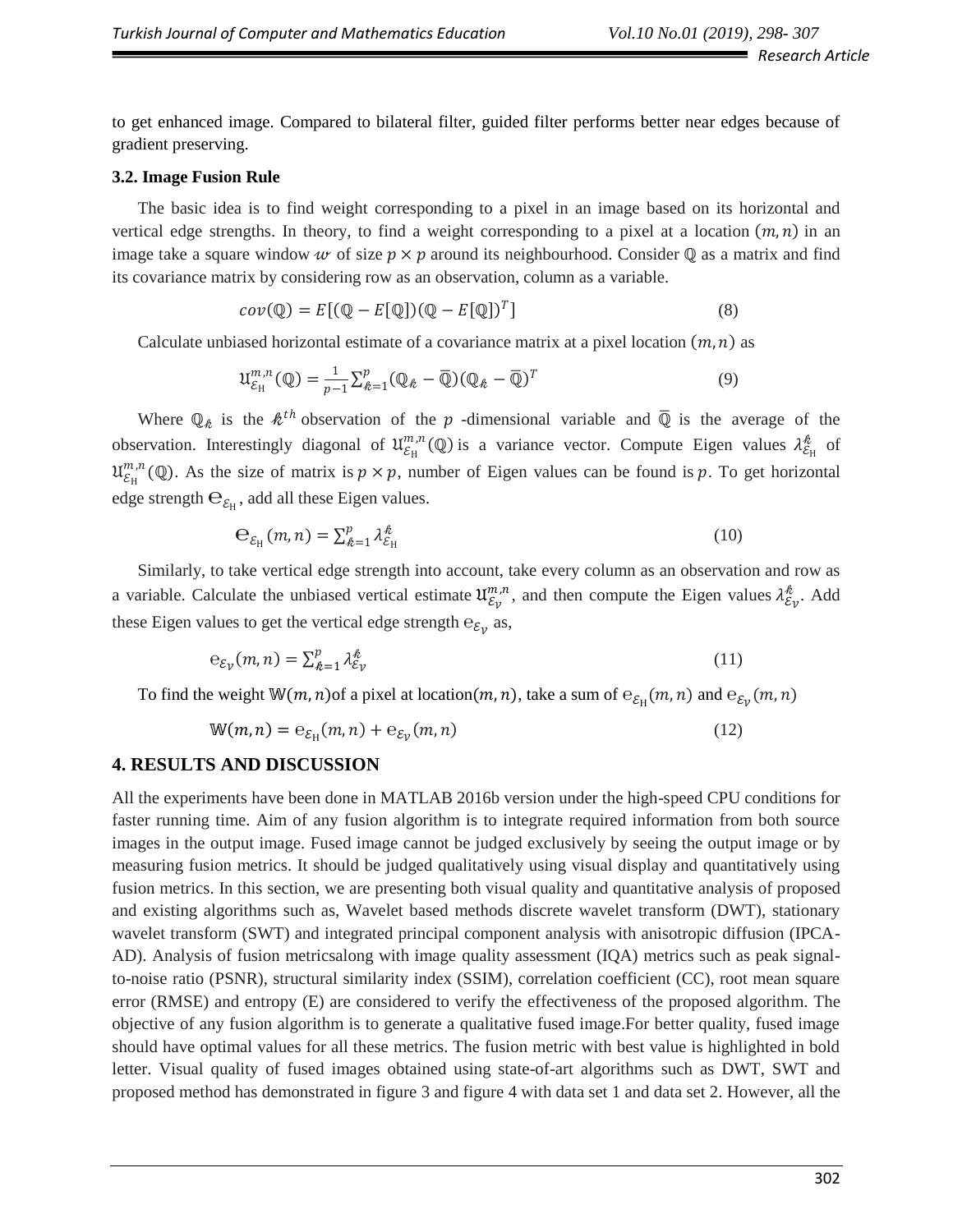existing fusion methods outputs not good at visual perception, lack of contrast with edge information and texture preservation. Our proposed method which is presented in figure 3 (d) and figure 4(d), which looks more quality in visualization, good contrast with proper edge information and excellent texture preservation as the value of entropy is much higher.



 $(a)(b)(c)(d)$ 

Fig. 3: Visualization of fused output images with data set 1 (a)DWT (b) SWT(c) IPCA-AD (d) Proposed method.



 $(a)(b)(c)(d)$ 

# Fig. 4: Visualization of fused output images with data set 2 (a) DWT (b)SWT (c) IPCA-AD (d)Proposed method.

| Methodology            | PSNR (in dB) | <b>RMSE</b> | CC     | <b>SSIM</b> | Entropy |
|------------------------|--------------|-------------|--------|-------------|---------|
| <b>SWT</b>             | 62.253       | 0.1967      | 0.7928 | 0.986       | 6.11    |
| <b>DWT</b>             | 62.257       | 0.1966      | 0.7935 | 0.986       | 6.099   |
| <b>IPCA-AD</b>         | 65.06        | 0.142       | 0.913  | 0.997       | 6.24    |
| <b>Proposed method</b> | 91.31        | 0.0069      | 0.999  |             | 6.98    |

| Table 1: Quantitative analysis of fusion methods for dataset 1. |  |  |  |
|-----------------------------------------------------------------|--|--|--|
|-----------------------------------------------------------------|--|--|--|

Table 2: Quantitative analysis of fusion methods for dataset 2

| Methodology            | PSNR (in dB) | <b>RMSE</b> | CC.   | <b>SSIM</b> | Entropy |
|------------------------|--------------|-------------|-------|-------------|---------|
| <b>SWT</b>             | 68.95        | 0.0909      | 0.933 | 0.988       | 0.9684  |
| <b>DWT</b>             | 68.98        | 0.0906      | 0.934 | 0.988       | 0.9683  |
| <b>IPCA-AD</b>         | 74.18        | 0.049       | 0.973 | 0.999       | 5.16    |
| <b>Proposed method</b> | 87.14        | 0.0111      | 0.998 | 0.9999      | 5.22    |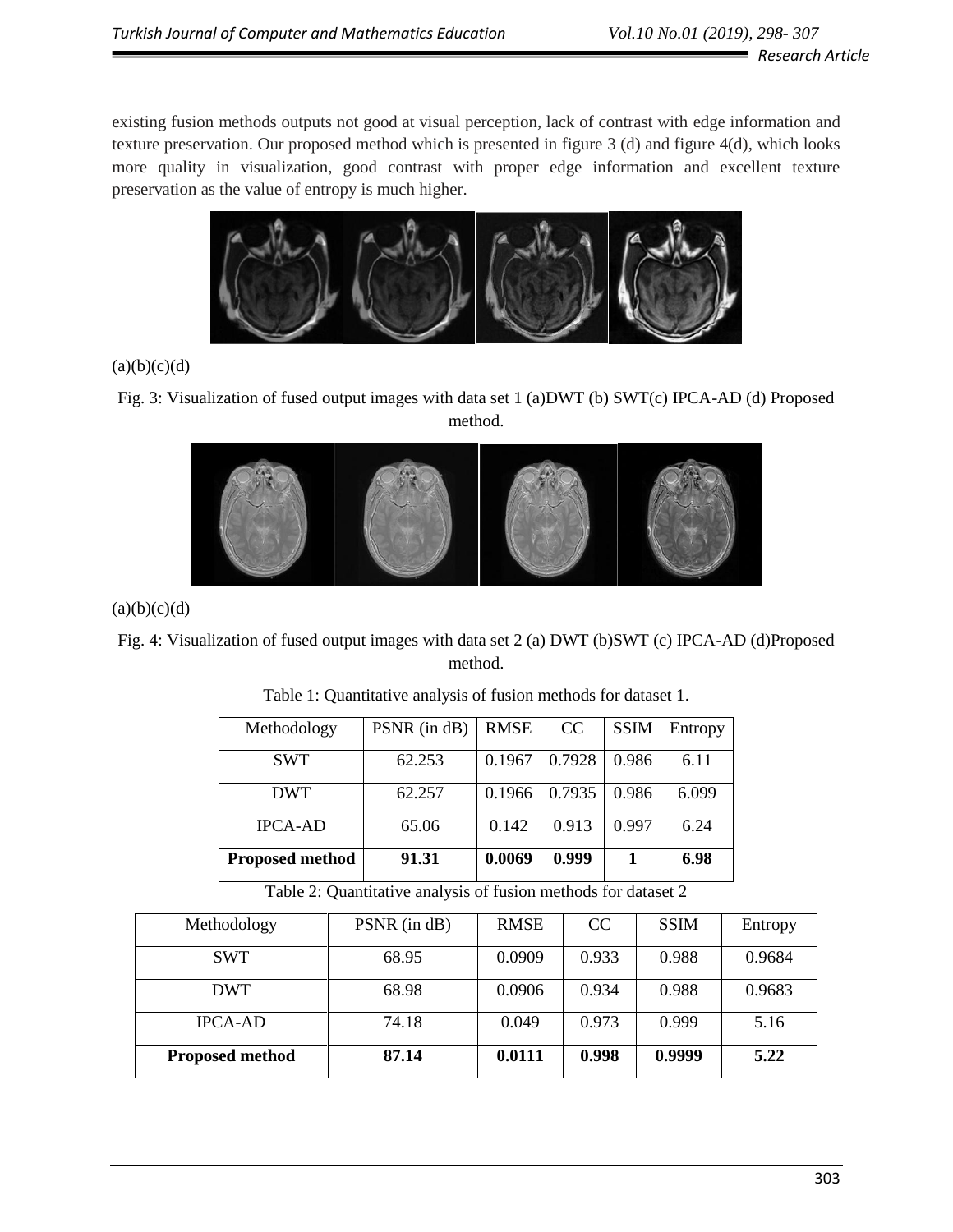Quantitative analysis with IQA sown in table 1 for the test results presented in figure 3, which gives the analysis of dataset 1. Table 1 consists of various fusion metric parameters such as PSNR, RMSE, CC, SSIM and entropy. The best values are highlighted in bold letters. Our proposed method obtained far better values over all the existing fusion methods discussed in the literature. We also tested the qualitative analysis of dataset 2 with the similar fusion metric parameters considered for dataset 1.

### **Obtained results of MR and SPECT**







Fig. 5:Obtained fused image of MR and SPECT using proposed method.

Elapsed time is 2.602502 seconds.

The Entropy for Proposed is 4.4625

The Mean for Proposed is 53.8239

The STD for Proposed is 73.8493



Fig. 6: PSNR comparison of existing and proposed fusion approaches with dataset 1 and dataset 2.

Further, performance evaluation graph of PSNR (in dB)for dataset 1 and dataset 2 is disclosed in Fig. 6 with proposed and existing fusion algorithms. Fig. 7 and Fig. 8 discloses the performance evaluation graph of RMSE, CC, SSIM, and entropy using existing and proposed fusion algorithms for dataset1 and dataset 2.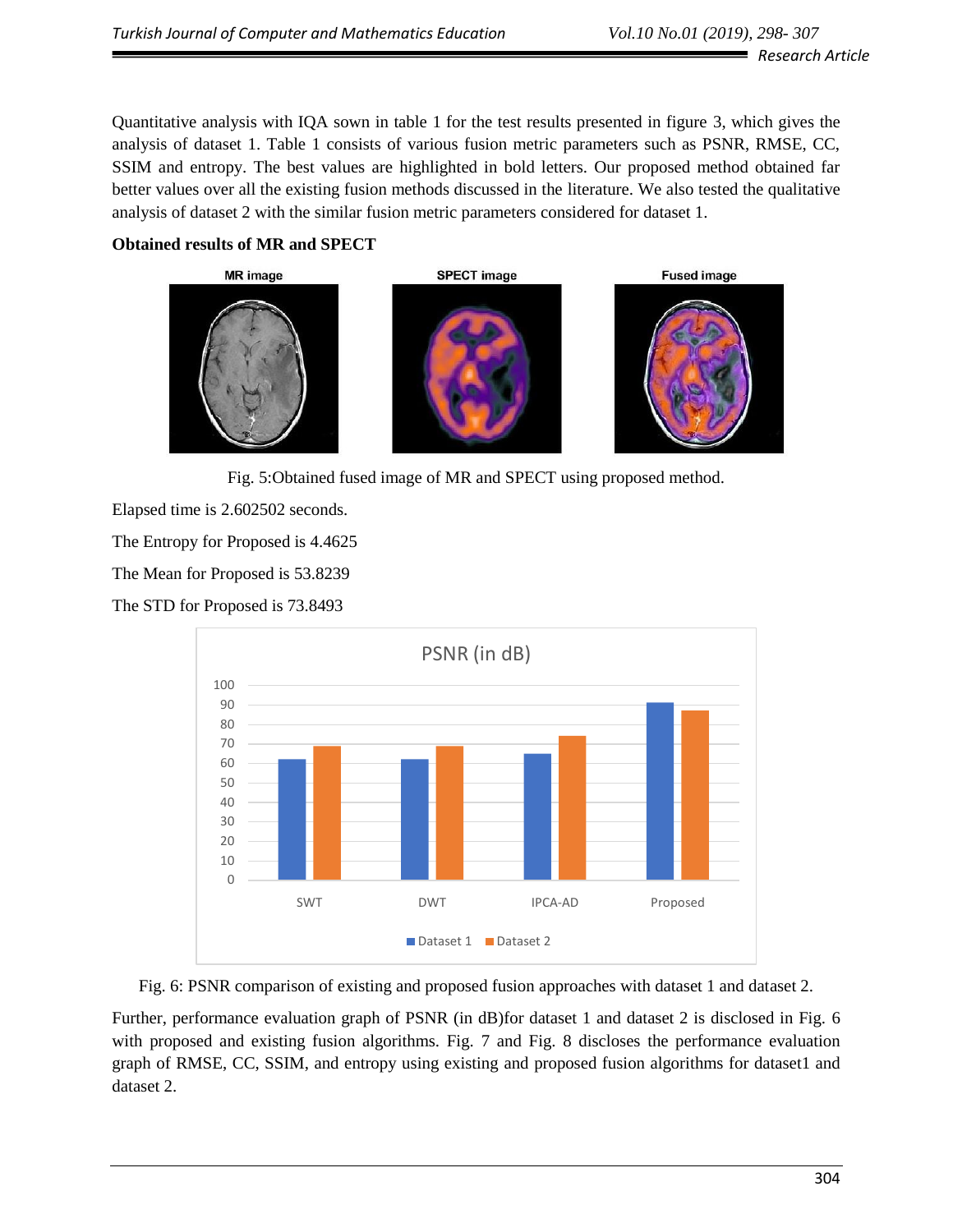*Research Article*



Fig. 7: Performance evaluation graph of RMSE, CC, SSIM, and entropy using existing and proposed fusion algorithms for dataset 1.



Fig. 8: Performance evaluation graph of RMSE, CC, SSIM, and entropy using existing and proposed fusion algorithms for dataset 2.

# **5. CONCLUSIONS**

A new pixel-level fusion algorithm is proposed to fuse SPECT and MR images. First, each source image is filtered using edge aware smoothing guided filter. Weights are calculated based on statistics of the detail layers. Then fused image is obtained by taking the weighted average of the source images. Fusion performance is assessed in terms of visual quality and evaluation metrics. Results reveal that proposed method is well suited for medical imaging. Our method showed promising results compared to the traditional and recent fusion techniques. Even though experiments are demonstrated for CT and MRI modalities, proposed algorithm can also be applied on other medical imaging modalities as well.In this article, for effective demonstration, results and analysis of two image datasets are presented. However, our fusion method can also yield better performance for a random image fusion dataset of our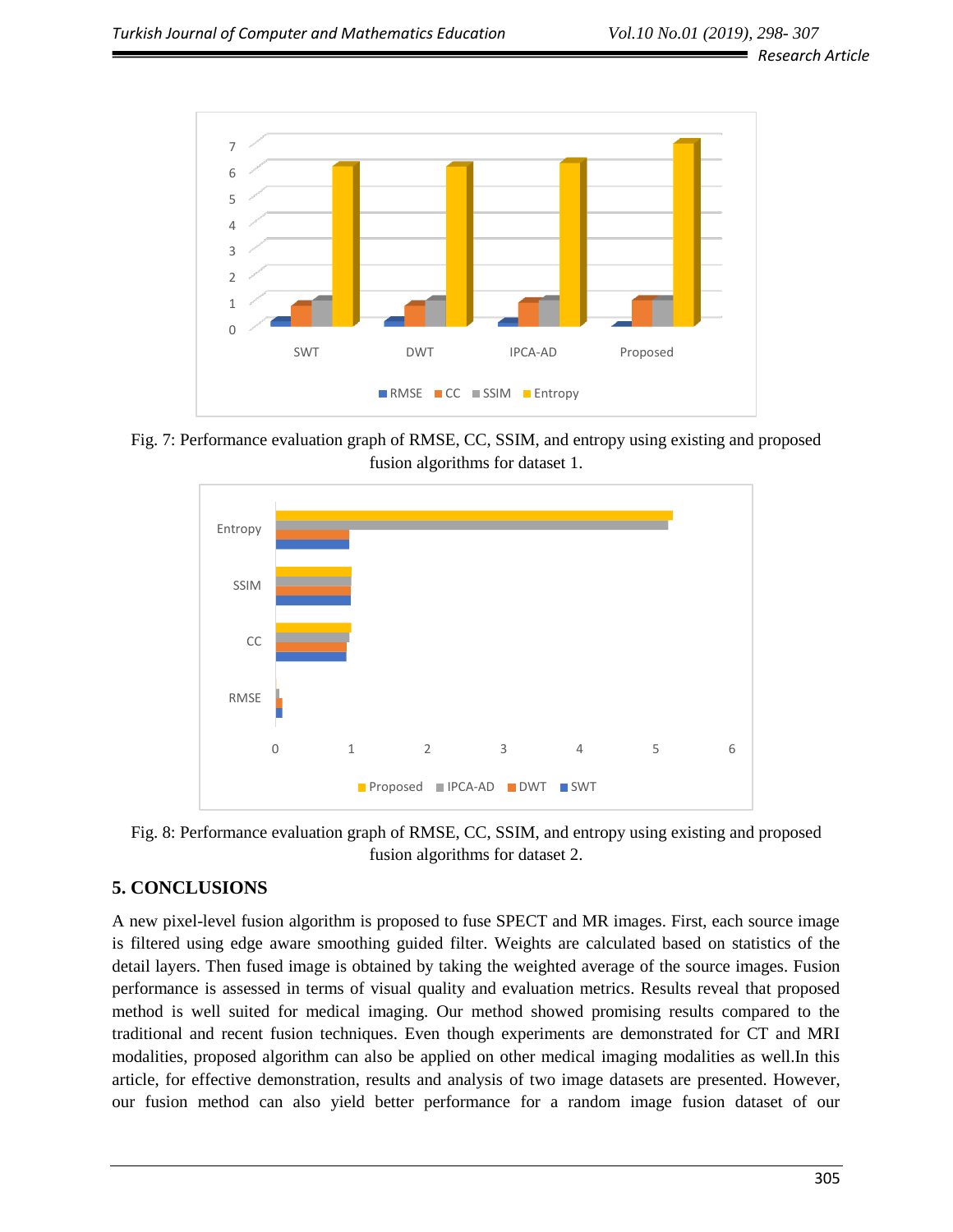■ *Research Article* 

choice.Along with medical imaging, proposed method can also give reasonable performance for both single- and multi-sensor image fusion applications.

## **REFERENCES**

[1] Liu S, Zhao J, Shi M. Medical image fusion based on improved sum-modified-Laplacian. Int J ImagSyst Technol. 2015;25:206– 212.no.

[2] Liu S, Zhang T, Li H, Zhao J, Li H. Medical image fusion based on nuclear norm minimization. Int J ImagSyst Technol. 2015;25:310–316.no.

[3] Hamza A, He Y, Krim H, Willsky A. A multiscale approach to pixel-level image fusion. IntegrComput Aid Eng. 2005;12:135– 146. no.

[4] Li H, Manjunath BS, Mitra SK. Multisensor image fusion using the wavelet transform. Graph Models Image Process. 1995;57: 235–245.no.

[5] Petrovic V. Multisensor pixel-level image fusion PhD thesis. In: Department of Imaging Science and Biomedical Engineering Manchester School of Engineering, United Kingdom, 2001.

[6] Sasikala M, Kumaravel N. A comparative analysis of feature based image fusion methods. Information Technol J. 2007;6: 1224–1230. no.

[7] Tao Q, Veldhuis R. Threshold-optimized decision-level fusion and its application to biometrics. Pattern Recognit. 2009;42: 823–836.no.

[8] Aslantas V, Toprak AN. A pixel based multi-focus image fusion method. OptCommun. 2014;332:350–358.

[9] De I, Chanda B, Chattopadhyay B. Enhancing effective depthof-field by image fusion using mathematical morphology. Image Vis Comput. 2006;24:1278–1287.no.

[10] Ramac LC, Uner MK, Varshney PK, Alford MG, Ferris DD Jr. Morphological filters and waveletbased image fusion for concealed weapons detection. In: Aerospace/Defense Sensing andControls, pp. 110–119. International Society for Optics and Photonics, 1998.

[11] Yang B, Li S. Multi-focus image fusion based on spatial frequency and morphological operators. Chinese Opt Lett. 2007;5: 452–453. no.

[12] Fasbender D, Radoux J, Bogaert P. Bayesian data fusion for adaptable image pansharpening. IEEE Trans Geosci Remote Sens. 2008;46:1847–1857.no.

[13] Mascarenhas NDA, Banon GJF, Candeias ALB. Multispectral image data fusion under a Bayesian approach. Int J Remote Sens. 1996;17:1457–1471.no.

[14] Shen R, Cheng I, Shi J, Basu A. Generalized random walks for fusion of multi-exposure images. IEEE Trans Image Process. 2011;20:3634–3646. no.

[15] Xu M, Chen H, Varshney PK. An image fusion approach based on Markov random fields. IEEE Trans Geosci Remote Sens. 2011;49:5116–5127. no.

[16] Newman EA, Hartline PH. Integration of visual and infrared information in bimodal neurons of the rattlesnake optic tectum. Science (New York, NY). 1981;213:789.

[17] Newman EA, Hartline PH. The infrared "vision" of snakes. Sci Am. 1982.